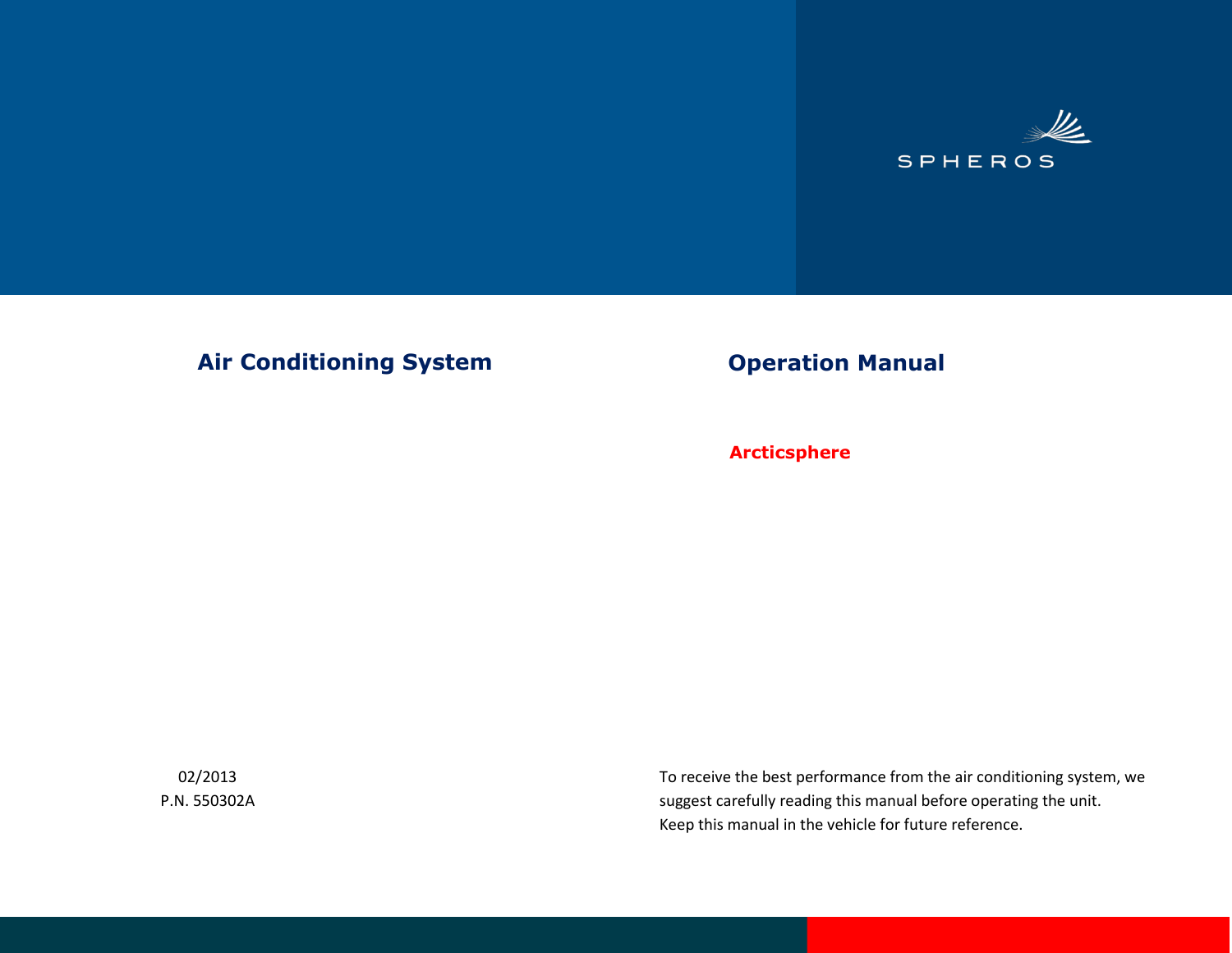### **Table of Contents**

|       |                                                                      | Page           |
|-------|----------------------------------------------------------------------|----------------|
|       |                                                                      | 2              |
|       |                                                                      | 3              |
|       |                                                                      | $\overline{4}$ |
| 1 -   |                                                                      | 6              |
| $2 -$ | <b>OPERATION</b>                                                     |                |
|       | $21 -$                                                               | 7              |
|       | 22-                                                                  | 8              |
|       | $23 -$                                                               | 9              |
| $3 -$ | EQUIPMENT DESCRIPTION.                                               | 10             |
|       | $31 -$                                                               | 10             |
|       | $32 -$                                                               | 11             |
|       |                                                                      | 13             |
|       | GENERAL.<br>41-                                                      | 13             |
|       | 42-                                                                  | 14             |
|       | $4.3 -$                                                              | 15             |
|       | $4.4 -$                                                              | 15             |
|       | 45 -                                                                 | 15             |
| $5 -$ |                                                                      | 16             |
| $6 -$ | ELECTRICAL SCHEMATIC OF RELAY BOARD FOR MANUAL CONTROLLER            | 18             |
|       | $61 -$                                                               | 18             |
|       | 62-                                                                  | 19             |
|       | MASTER/SLAVE RELAY BOARD INTERFACE FOR DUAL LOOP SYSTEMS.<br>$6.3 -$ | 20             |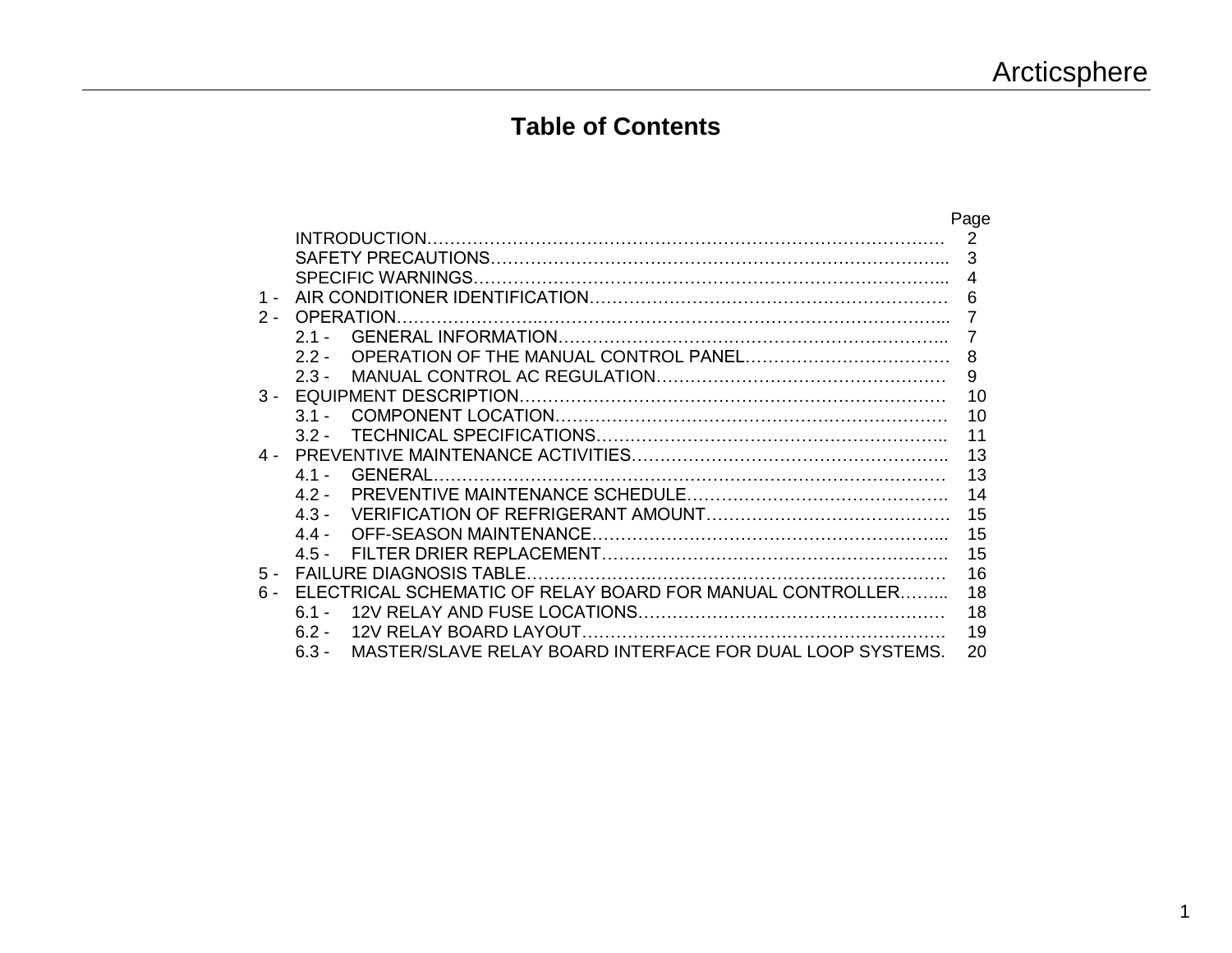### **INTRODUCTION**

At Spheros, we develop our products with the goal of providing a comfortable environment for vehicle passengers. We are always looking for the best air condition concepts that provide the highest performance at the best possible value.

The compact systems are simple to operate and provide high cooling capacities at low noise levels.

This manual was developed with the purpose of presenting critical functional aspects, describing the ease of operation and recommended maintenance necessary to obtain the best performance from the Spheros Air Conditioning system.

To ensure a long, useful and problem free life from the equipment it is essential that the operation and maintenance instructions described in this manual are followed routinely and thoroughly.

All system controls provided by Spheros, are duly illustrated and explained in this manual.

It is important that the operator reads and understands the operation instructions carefully before starting the air conditioning equipment.

Spheros makes every effort to maintain a network of authorized service professionals trained to perform any type of maintenance within the quality standard.

Thank you for choosing Spheros Air Conditioning products. If you have any questions or concerns with our products, please contact us or the nearest authorized service provider.

> **Spheros Climate Systems, LLC 5536 Research Drive Canton, MI 48188**

**Toll Free @ 888-960-4849, Phone 1-734-218-7350 Fax: 734-487-1569, www.spheros.us**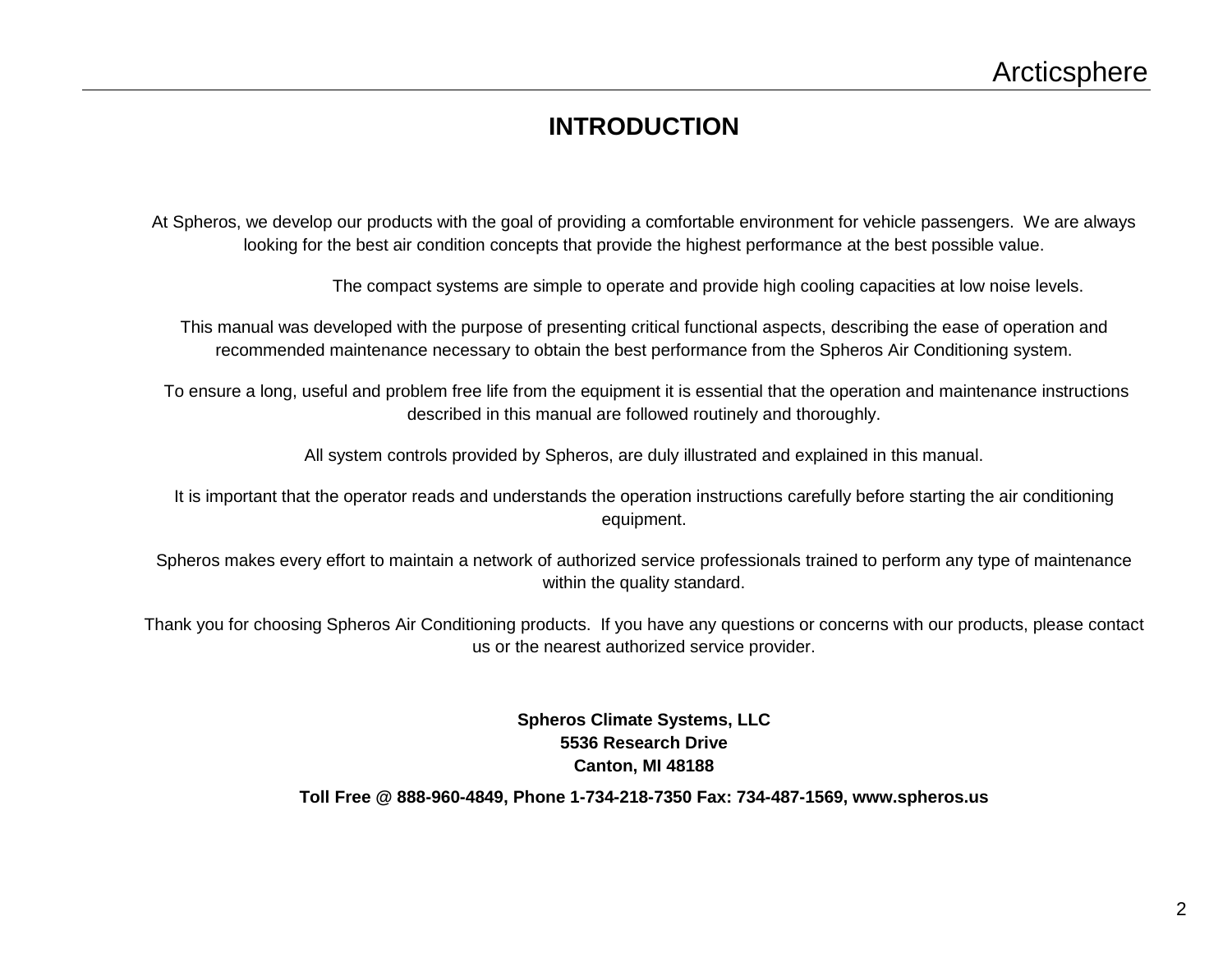### **SAFETY PRECAUTIONS**

#### **GENERAL SAFETY NOTICES**

The following safety notices supplement warnings and cautions appearing elsewhere in this manual. The following are recommended precautions that must be understood and applied during operation and maintenance of the equipment. **Failure to adhere to warnings and cautions may result in damage to equipment, fire, personal injury and even death.** 

#### **OPERATING PRECAUTIONS**

Keep hands, clothing and tools clear of the evaporator and condenser fans.

No work should be performed on the system unless battery power is disconnected.

In case of severe vibration or unusual noise, stop the system and investigate.

#### **MAINTENANCE PRECAUTIONS**

Always wear protective eye wear (safety glasses or goggles) and appropriate safety wear.

Never perform any maintenance or service on your equipment before consulting with authorized service personnel. Always unplug unit before attempting any maintenance.

Avoid breathing any refrigerant vapor, lubricant vapor, or mist. Exposure to these, particularly PAG oil mist may irritate your eyes, nose, or throat.

Never use compressed air (shop-air) to leak-test or pressure test a R134A system. Under certain conditions, pressurized mixtures of R134A and air can be combustible. In addition, shop air will inject moisture into the system.

Always use mineral oil to lubricate "O" Rings, hoses, and fittings on R134A systems. PAG oils absorb moisture and become very acidic and corrosive. Mineral oil does not absorb moisture and thus prevents corrosion. Always wear gloves when working with PAG (Polyalkylene Glycol) and Ester (POE or Polyester) lubricants to prevent irritation to your skin. R134A lubricants can damage vehicles paint, plastic parts, engine drive belts and coolant hoses.

Beware of unannounced starting of the evaporator and condenser fans. Do not remove the evaporator/condenser cover without disconnecting the vehicle battery cable. Be sure power is turned off before working on motors, controllers, and electrical control switches. Tag system controls and vehicle battery to prevent accidental energizing of the system.

In case of electrical fire, extinguish with CO2 (never use water). Disconnect vehicle battery power if possible.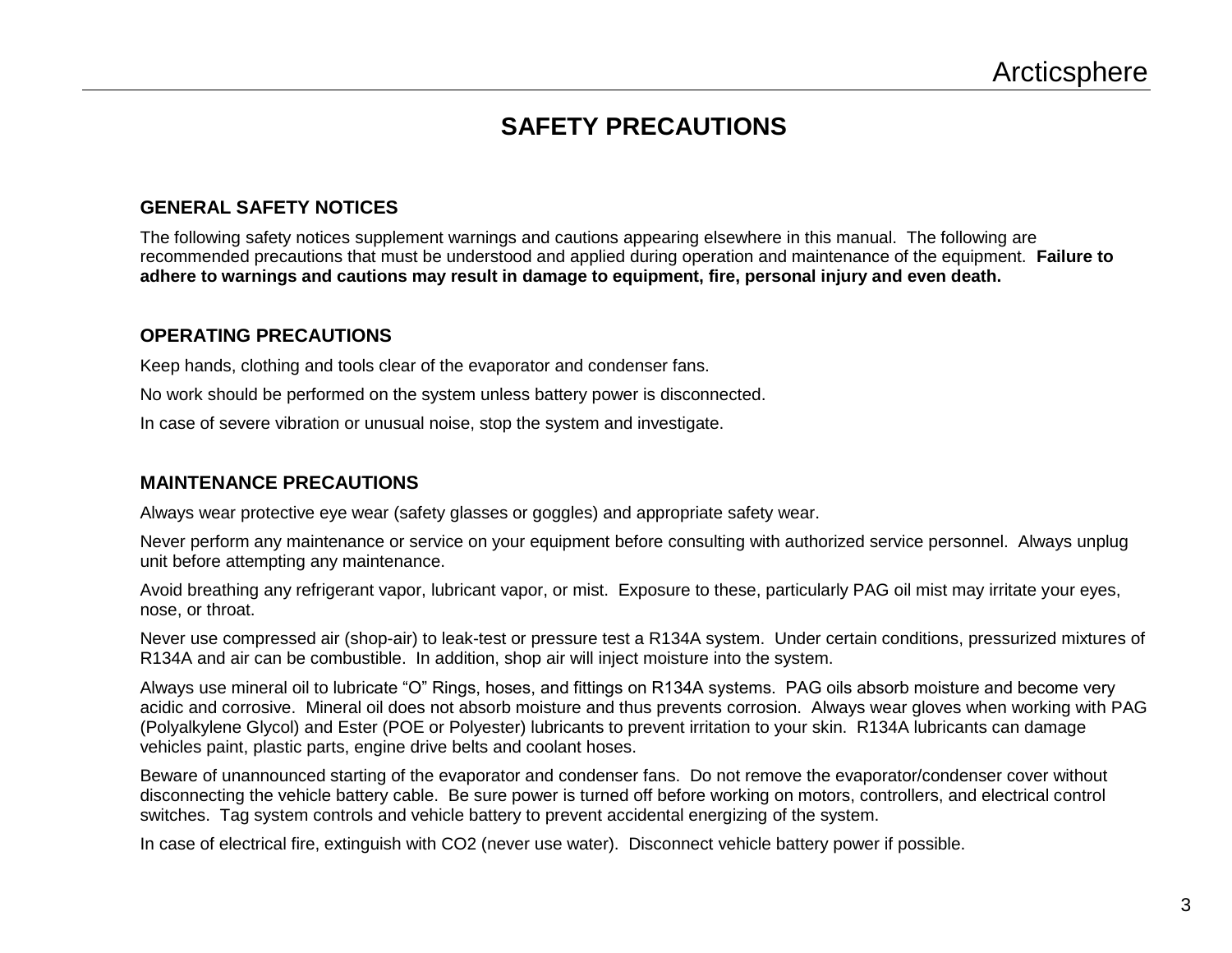### **SPECIFIC WARNINGS AND CAUTIONS**

### **WARNING**

**Be aware of unannounced starting of the evaporator and condenser fans. The unit may cycle the fans and compressor unexpectedly as control requirements dictate**.

### **WARNING**

**The refrigerant contained in the air conditioning system when in direct contact with skin and eyes can cause frostbite, severe burns or blindness.**

## **WARNING**

**Be sure to observe warning listed in the safety precautions in the front of this manual before performing maintenance on the air conditioning system**.

## **WARNING**

**Never use air for leak testing. Pressurized, air-rich mixtures of refrigerants and air are combustible when exposed to ignition source.**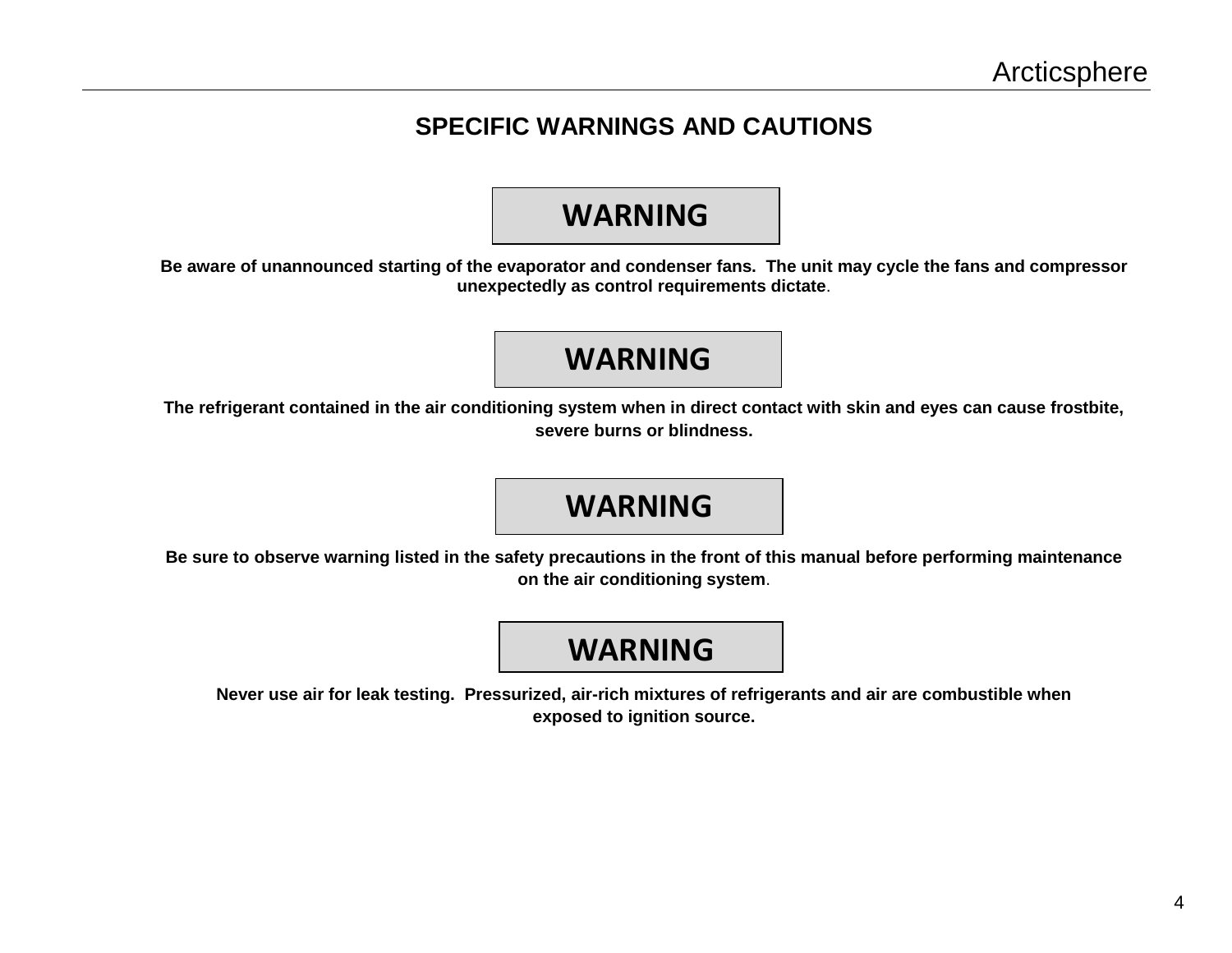### **SPECIFIC WARNINGS AND CAUTIONS**

### **WARNING**

**Do not use a nitrogen cylinder without a pressure regulator. Do not use oxygen in or near a refrigeration system as an explosion may occur.**

# **WARNING**

**The filter-drier may contain liquid refrigerant. Slowly open the fitting nuts and avoid contact with exposed skin or eyes.**

# **CAUTION**

**Unless there was a catastrophic failure, such as a blown or ruptured refrigerant hose, additional oil may not be needed.**

# **CAUTION**

**Use only the exact oil specified by the compressor manufacturer. Use of oil other than that specified will void the compressor warranty.**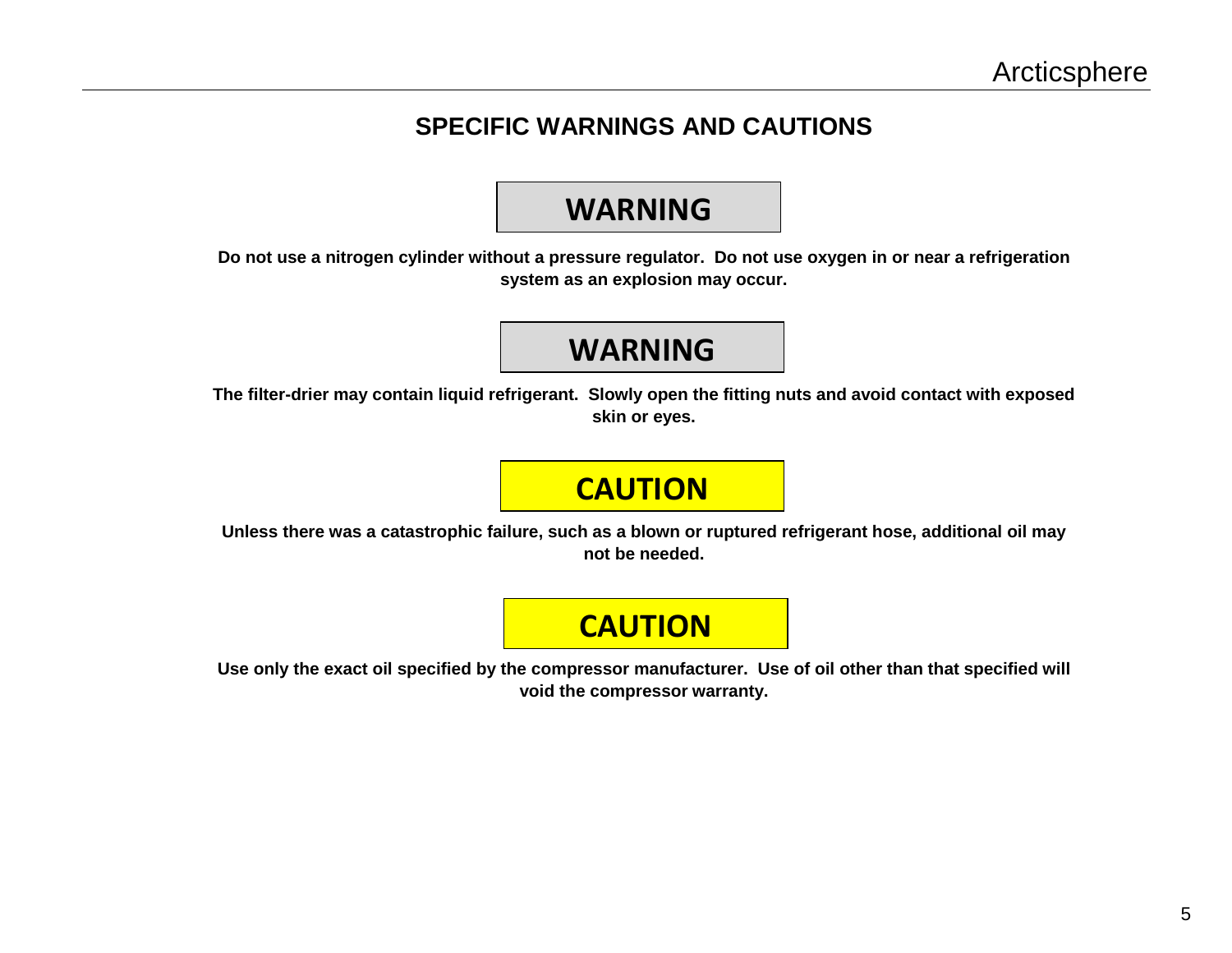This manual contains **Operation and Preventive Maintenance Schedule** applicable only to the **ARCTICSPHERE** Split System Air Conditioners identified on the title page.

#### **1. AIR CONDITIONING IDENTIFICATION**

To clearly identify the air conditioning system components or if service is requested, you will need to know the model number and serial number of the unit. All Spheros Air Conditioning evaporators and condensers have a model/serial number tag located on the assembly **(fig. 1).**

Unit tags will list the following:

- 1. System Model Number
- 2. Spheros ID Number.
- 3. Voltage.
- 4. Refrigerant Type.
- 5. Serial Number/Date of Production

| <b>SPHEROS</b>                                                                                      |                                                |  |  |  |  |  |
|-----------------------------------------------------------------------------------------------------|------------------------------------------------|--|--|--|--|--|
| Model<br>Spheros ID<br>Customer ID                                                                  | Arcticsphere IW200<br>11117105A                |  |  |  |  |  |
| P COOLING / P HEATING<br><b>VOLTAGE</b><br>REFRIGERANT / OIL TYPE<br>COOLENT<br>MAX. PRESSURE / A/C | 12V<br>R134a /<br>25 bar                       |  |  |  |  |  |
|                                                                                                     | Serial No./Date of Prod. 000000000 / 000000000 |  |  |  |  |  |
| Year of Initiating                                                                                  | 2012 2013<br>2011                              |  |  |  |  |  |



**\*Refrigerant amounts vary by unit, application and installation.**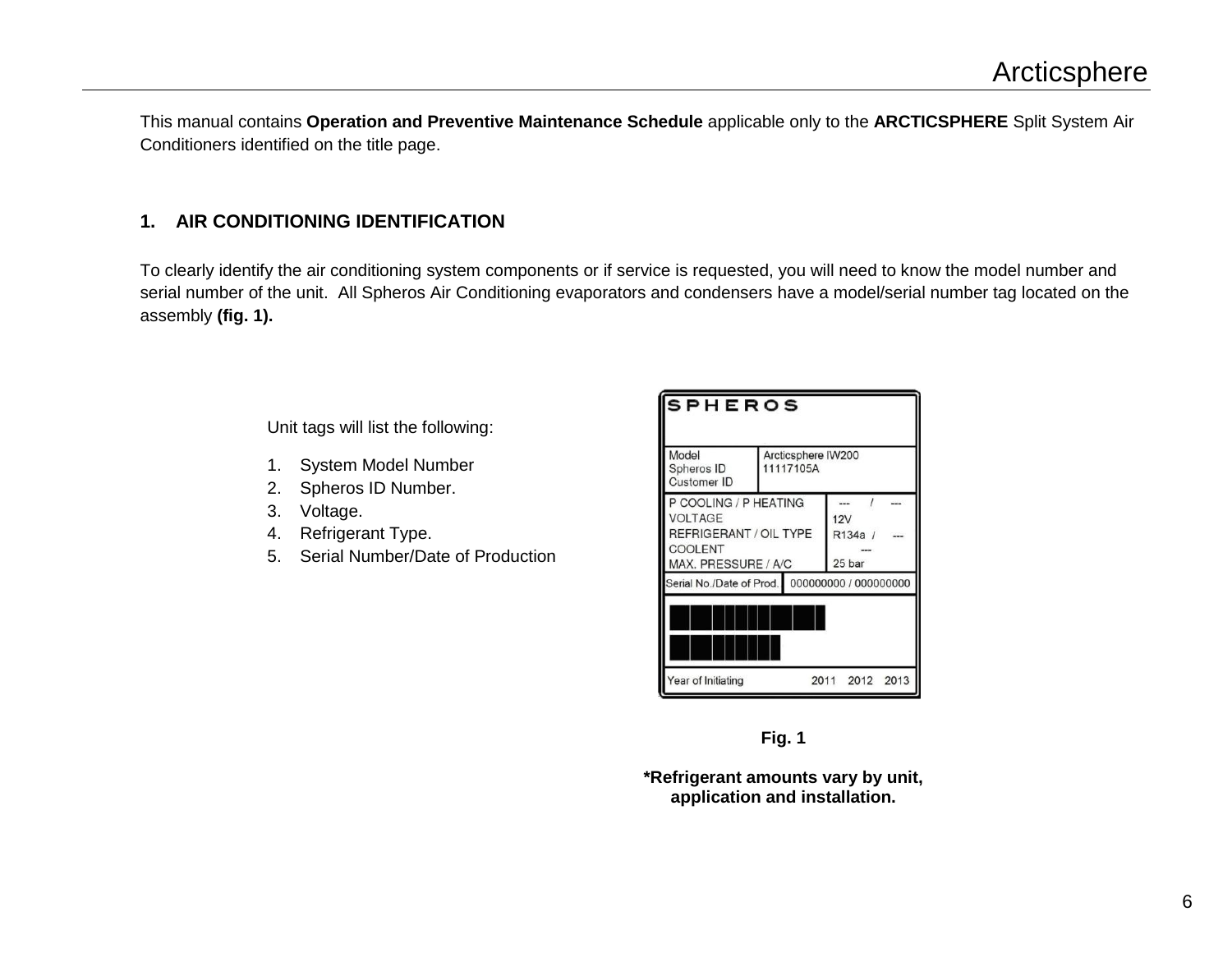#### **2. OPERATION**

#### **2.1 GENERAL INFORMATION**

Spheros air conditioner controllers are usually installed on the driver's instrument panel. The controllers enable the driver to select the speed of the blowers and the set point temperature. The set point temperature is the desired temperature inside of the vehicle and regulated by the driver. The internal temperature of the vehicle is detected by a temperature sensor located in the return air **(See Item 3.1)**.

#### **CONDENSER OPERATION:**

The condenser fan motors, as well as the compressor, will only be activated when the air conditioner is in the "Cooling Mode".

#### **EVAPORATOR OPERATION:**

The speed of the evaporator blower is adjusted according to the position selected on the control unit dial.

#### **COMPRESSOR OPERATION:**

The compressor operates only in the "Cooling Mode", and will start operation 10 seconds after the condenser is turned on.

For equipment protection the controller delays restarting the compressor up to 30 seconds, every time it is turned off.

#### **PROTECTION SYSTEM:**

The air conditioners are equipped with an electrical system that monitors operating pressures. The pressure switches perform this function by monitoring the system for dangerous high and low pressure levels that can lead to system failures.

For safety reasons, the compressor will automatically turn off if the operating pressures rapidly change.

#### **Note: The working pressures are constantly monitored, even when the air conditioner is off.**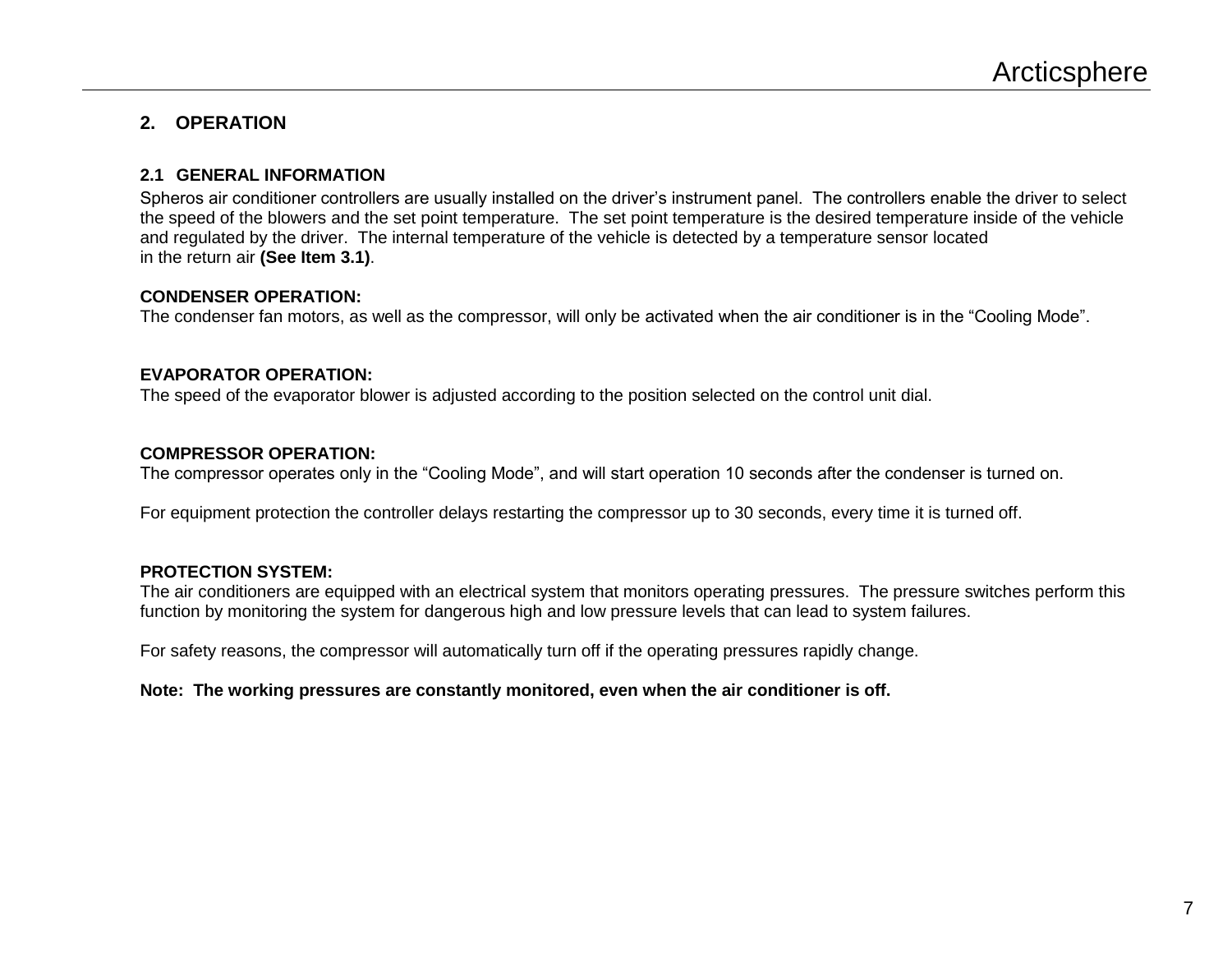#### **2.2 AIR CONDITIONER OPERATION – MANUAL AC CONTROL**

#### **FUNCTIONS OF THE MANUAL CONTROL PANEL**

The air conditioner control panel has two rotary switches, one for the blower speed (E) and one for temperature adjustment (G). It also has an LED indicator (F) to signal activation of the AC compressor drive clutch. **Figure 2** shows the features of the control panel.



**Fig. 2: Manual Control Panel**

A: A/C System OFF B: Blower Switch, Low Mode C: Blower Switch, Medium Mode D: Blower Switch, High Mode E: Blower Switch F: Compressor Operation LED G: Temperature Adjust Switch

#### **Temperature Adjustment Switch**

The Temperature Adjust Switch (G) is used to set the ideal or desired temperature level for the user. This can be varied between approximately 64°F (18°C) and 78°F (26°C). The system is then automatically regulated and operates until the set value is obtained.

#### **Cooling Compressor LED**

The LED indicator (F) lights blue while the AC Compressor Clutch is activated, the condenser fans are running and the cooling system is active. The LED turns off when the cabin temperature falls to the set level.

#### **The Blower Switch**

The blower motors have three modes of operation controlled by the Blower Switch (E) – Low, Medium and High speed. The blowers do not run and no cooling occurs at the OFF position (A).

The Low (B) Medium (C) and High (D) switch positions keep the blowers continuously running at low, medium or high fixed speeds respectively, independent of the set or actual temperature values.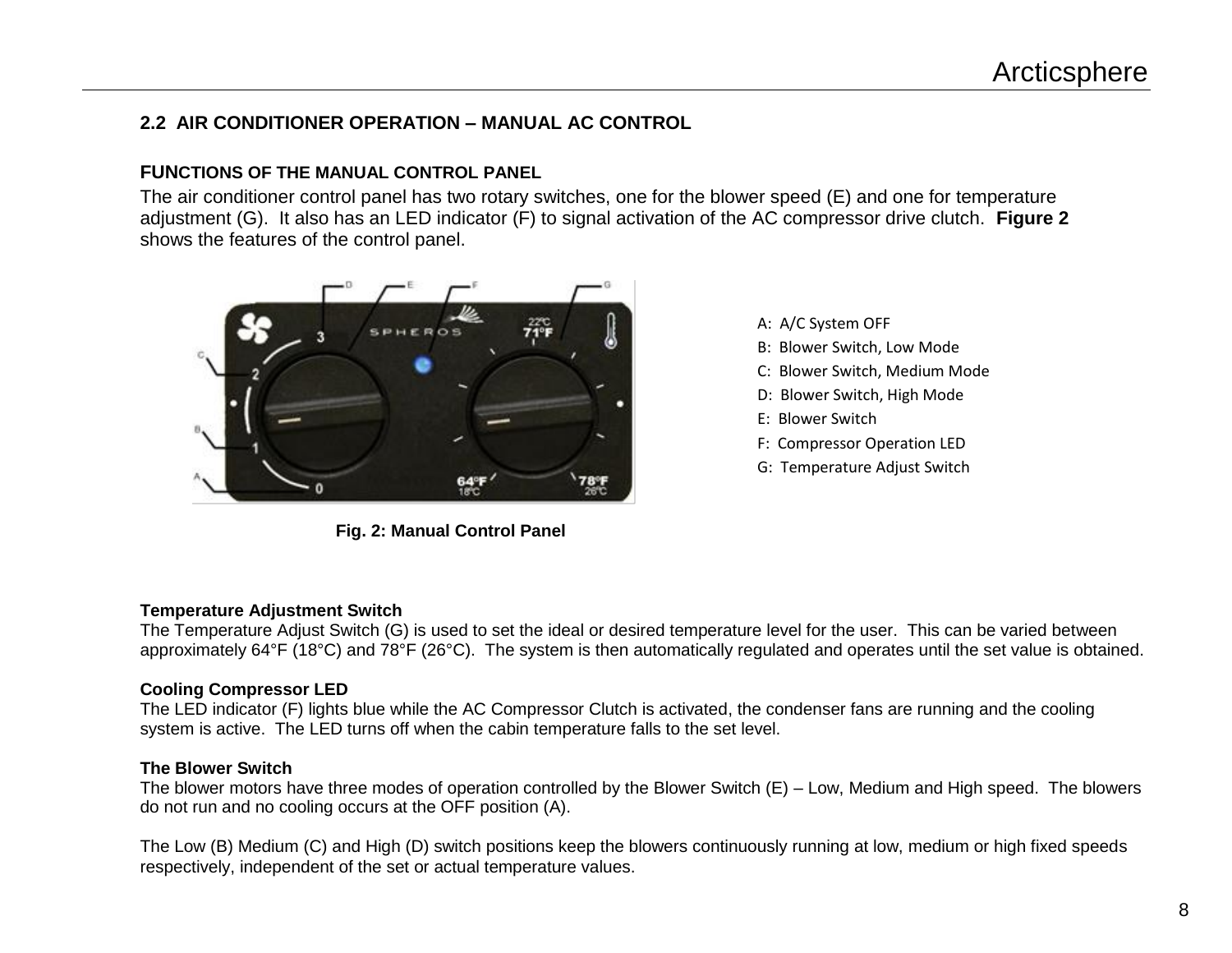#### **2.3 Manual Control AC Regulation**

#### **AC Regulation**

The A/C regulation is based on the difference between the actual cabin temperature and the set value. This is Illustrated in **Figure 3**





Cooling (activated A/C Compressor Clutch and Condenser Fans) starts only after the temperature difference exceeds 1.8°F/1°C and stops when the cabin temperature difference is 1.8°F/1°C less than the set value.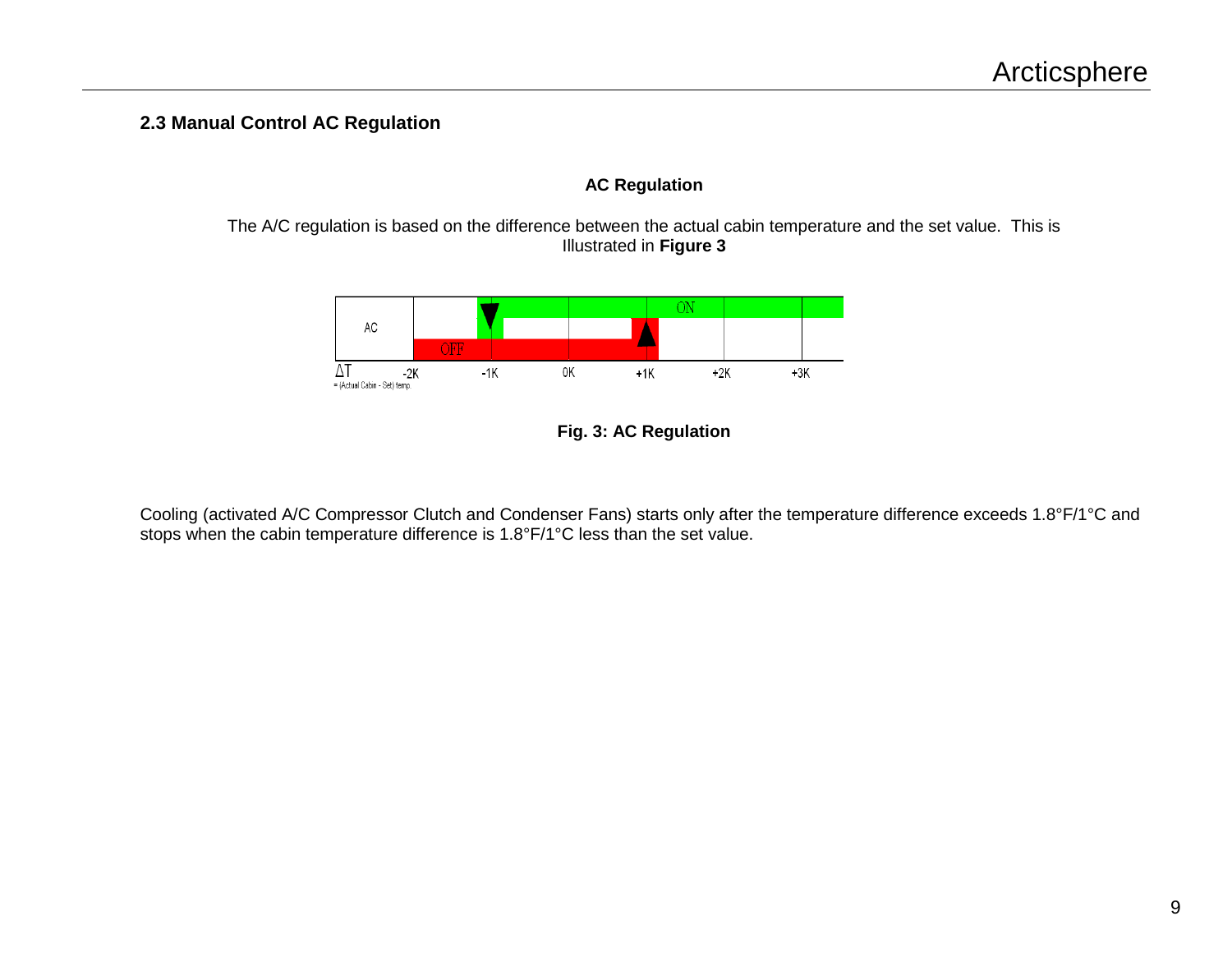#### **3. EQUIPMENT DESCRIPTION**

#### **3.1 COMPONENT LOCATION**

Spheros Arcticsphere Air Conditioning Units consist of an internal equipment split system that uses a custom design for the vehicle. It is composed of a condenser module and an evaporator module connected to a compressor.

The compressor is located next to the vehicle's engine and driven by way of an accessory belt. These products are designed for use with R134A refrigerant, according to environmental protection standards.

The electrical system is composed of a relay board, which is regulated by the electronic controller positioned in the driver's instrument panel.

The controller receives signals from the temperature sensor, situated on the air return. These devices work together to regulate and control the desired temperature inside the vehicle **(Fig. 3).**

**Note: The electrical system is interconnected with the vehicle's alternator and batteries.**



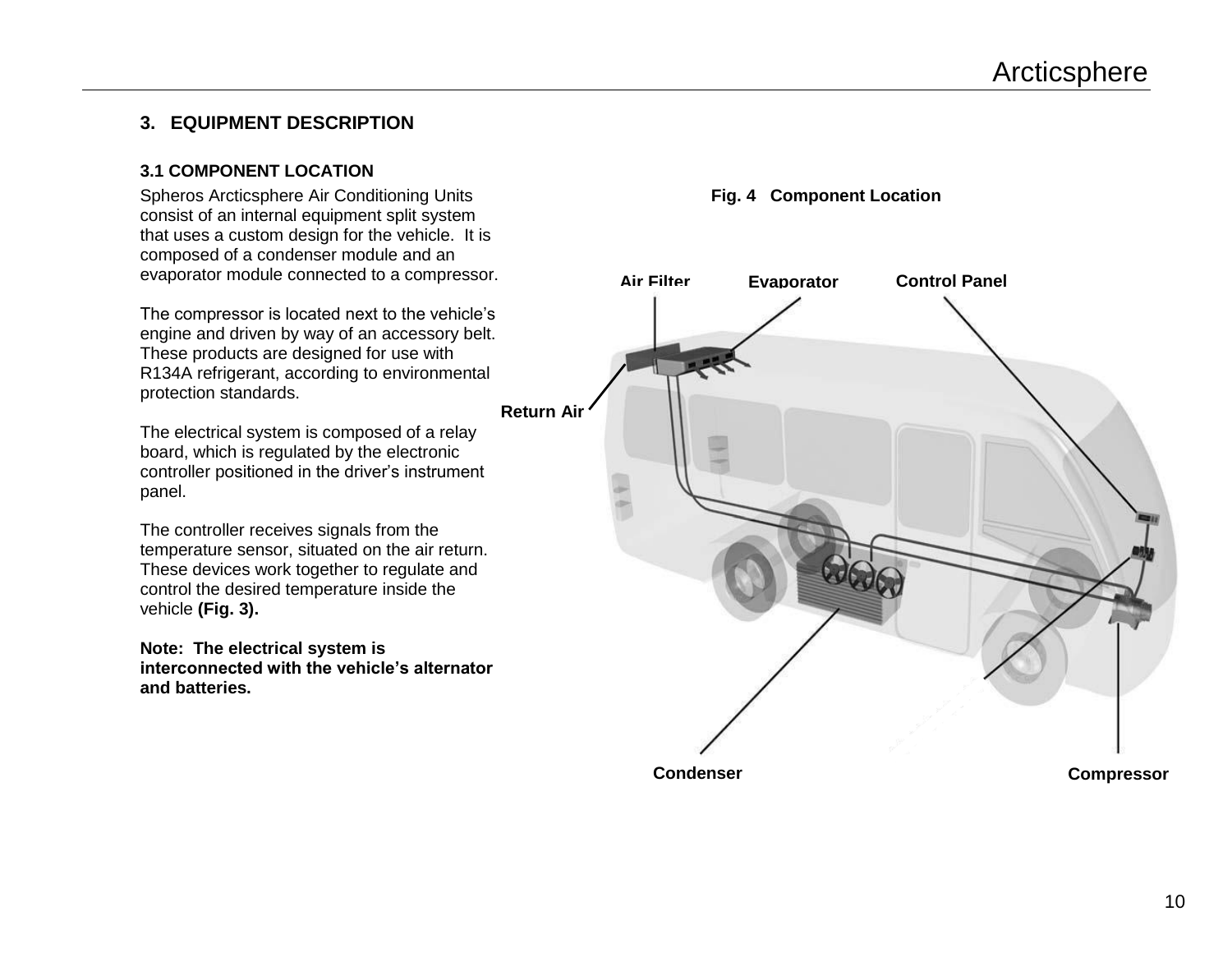#### **3.2 TECHNICAL SPECIFICATIONS FOR ARCTICSPHERE**

| <b>ARCTICSPHERE TECHNICAL DATA SHEET</b> |                                 |                                   |                                                                 |                                                              |  |  |  |  |
|------------------------------------------|---------------------------------|-----------------------------------|-----------------------------------------------------------------|--------------------------------------------------------------|--|--|--|--|
| AIR CONDITIONING                         | <b>MODEL</b><br><b>CAPACITY</b> | <b>CE-100</b><br>SC-120<br>40,000 | <b>CE-200</b><br><b>SC-220</b><br>IW200, IW210, IW220<br>55,000 | <b>CE-200</b><br>SC-230<br>IW200, IW210, IW220<br>60,000BTUH |  |  |  |  |
| <b>REFRIGERANT</b>                       | <b>TYPE</b>                     | <b>R-134A</b>                     | <b>R-134A</b>                                                   | R-134A                                                       |  |  |  |  |
| <b>EVAPORATOR</b>                        | <b>BLOWER TYPE</b>              | <b>RADIAL</b>                     | <b>RADIAL</b>                                                   | <b>RADIAL</b>                                                |  |  |  |  |
| <b>SECTION</b>                           | <b>BLOWER QUANTITY</b>          | $\overline{2}$                    | $\overline{2}$                                                  | $\overline{2}$                                               |  |  |  |  |
| <b>CONDENSER</b>                         | <b>AXIAL</b>                    | <b>AXIAL</b>                      | <b>AXIAL</b>                                                    | <b>AXIAL</b>                                                 |  |  |  |  |
| <b>SECTION</b>                           | $\overline{2}$                  | $\overline{2}$                    | $\overline{2}$                                                  | $\overline{2}$                                               |  |  |  |  |
| <b>COMPRESSOR</b>                        | MODEL (ALTERNATIVE)             | TM16/QP16                         | <b>TM21/QP21</b>                                                | <b>TM21/QP21</b>                                             |  |  |  |  |
|                                          | <b>MAXIMUM RPM</b>              | 6,000 RPM                         | 6,000 RPM                                                       | 6,000 RPM                                                    |  |  |  |  |
|                                          | <b>LUBRICATING OIL</b>          | <b>PAG</b>                        | <b>PAG</b>                                                      | <b>PAG</b>                                                   |  |  |  |  |
| <b>CLUTCH</b>                            | <b>TYPE</b>                     | <b>ELECTOMAGNETIC</b>             | <b>ELECTROMAGNETIC</b>                                          | <b>ELECTROMAGNETIC</b>                                       |  |  |  |  |
|                                          | <b>VOLTAGE</b>                  | 12VDC                             | 12VDC                                                           | 12VDC                                                        |  |  |  |  |

The amount of refrigerant can vary according to the application and installation.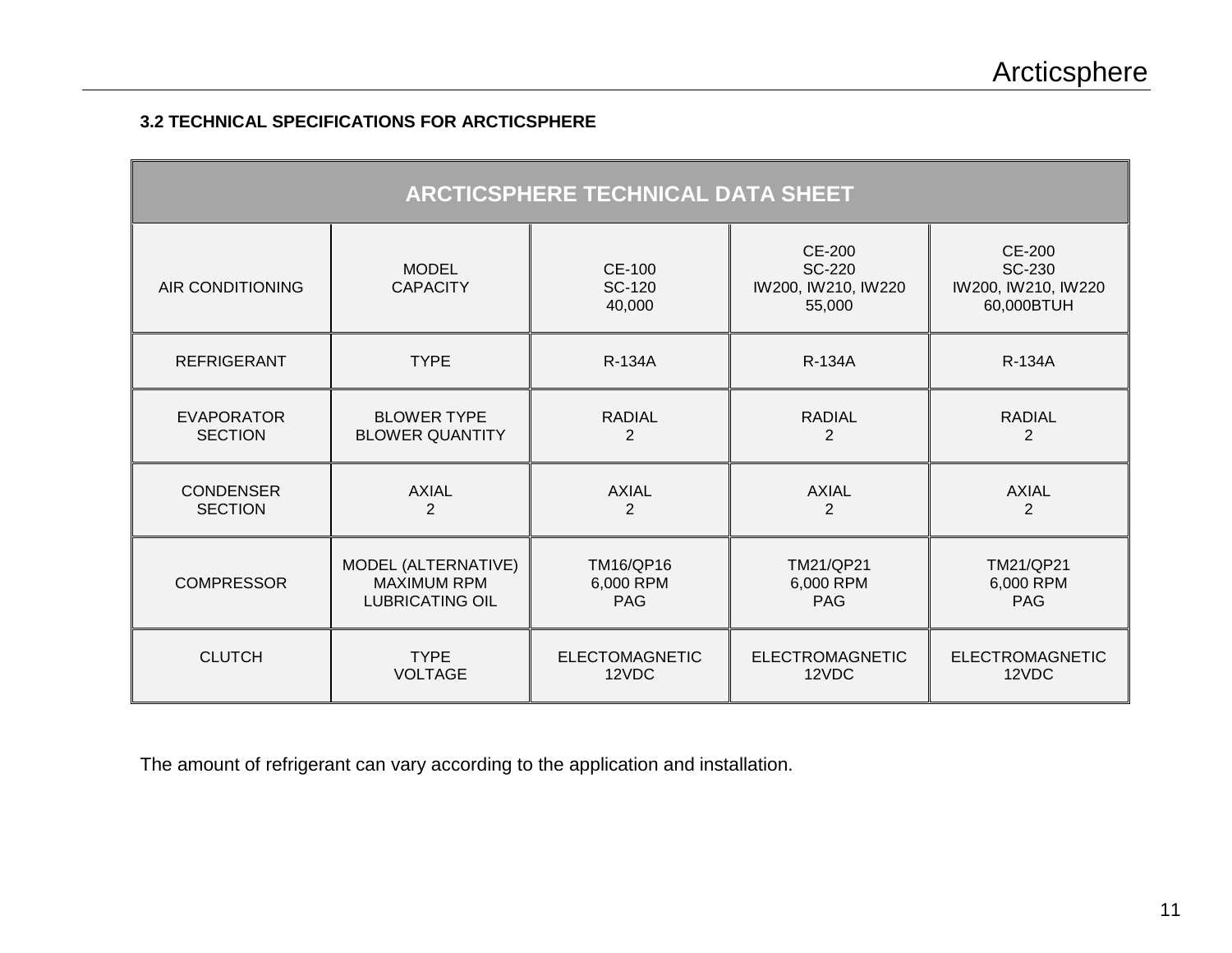#### **3.2 TECHNICAL SPECIFICATIONS FOR ARCTICSPHERE**

| <b>ARCTICSPHERE TECHNICAL DATA SHEET</b> |                                                                     |                                           |                                                  |  |  |  |
|------------------------------------------|---------------------------------------------------------------------|-------------------------------------------|--------------------------------------------------|--|--|--|
| AIR CONDITIONING                         | <b>MODEL</b><br><b>CAPACITY</b>                                     | CE-300<br>SC-230<br>RC-320<br>65,000 BTUH | CE-300<br>SC-230<br><b>RC-320</b><br>75,000 BTUH |  |  |  |
| <b>REFRIGERANT</b>                       | <b>TYPE</b>                                                         | <b>R-134A</b>                             | <b>R-134A</b>                                    |  |  |  |
| <b>EVAPORATOR</b><br><b>SECTION</b>      | <b>BLOWER TYPE</b><br><b>BLOWER QUANTITY</b>                        | <b>RADIAL</b><br>$\overline{2}$           | <b>RADIAL</b><br>2                               |  |  |  |
| <b>CONDENSER</b><br><b>SECTION</b>       | <b>FAN TYPE</b><br><b>FAN QUANTITY</b>                              | <b>AXIAL</b><br>$\overline{2}$            | <b>AXIAL</b><br>$\overline{2}$                   |  |  |  |
| <b>COMPRESSOR</b>                        | MODEL (ALTERNATIVE)<br><b>MAXIMUM RPM</b><br><b>LUBRICATING OIL</b> | TM21/QP21<br>4,500 RPM<br><b>PAG</b>      | TM31/QP31<br>4,500 RPM<br><b>PAG</b>             |  |  |  |
| <b>CLUTCH</b>                            | <b>TYPE</b>                                                         | <b>ELECTROMAGNETIC</b><br>12VDC           | <b>ELECTROMAGNETIC</b><br>12VDC                  |  |  |  |

The amount of refrigerant can vary according to the application and installation.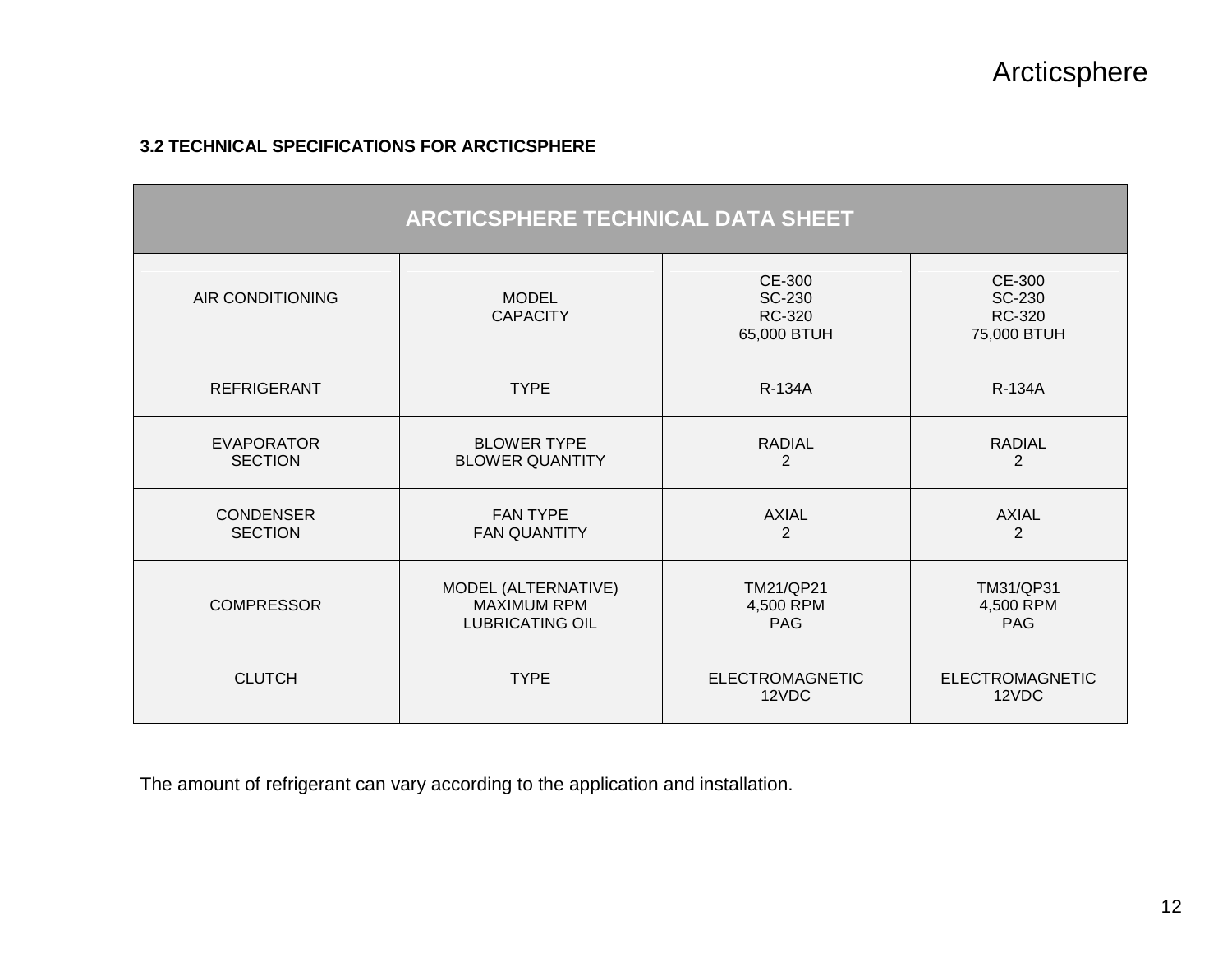#### **4 PREVENTATIVE MAINTENANCE ACTIVITIES**

#### **4.1 GENERAL**

An air conditioning system is subjected to constant mechanical strain and stress. To ensure trouble-free operation of the system and avoid any damage to its parts, it is important to perform all required service activities on the air conditioning system by trained and qualified personnel who are knowledgeable in the field of refrigeration.

The proper handling of the system including proof of the service activities record is a prerequisite for acceptance of any warranty claims in the event of damage to parts subject to maintenance.

Warranty replacement parts and out of warranty replacement parts must be supplied by Spheros Climate System, LLC to assure the quality and reliability of the product.

Regardless of the maintenance intervals, specified in the maintenance and service schedule, all attachments of the unit and the connections of refrigerant lines must be checked for tightness within the first four weeks following the initial start-up of the air conditioning system or the vehicle.

Even if the air conditioning system is not in operation, wear caused by normal aging or the strain and stress occurring during the driving operation of the bus may occur on individual components. All checks listed in the maintenance and service schedule need to be independent of the operation hours of the system.

Loss of refrigerant is possible even if the refrigerant connections are tight due to the structure of the material of the refrigerant lines and ambient temperatures. In the event of a relatively high refrigerant loss within short intervals, leaks in the system can be assumed and should be located and repaired.

During long periods of non-use, the air conditioning system should be operated for about 15 minutes at least twice a month in order to prevent the shaft seals of the refrigerant compressor from hardening.

The drive pulley of the electromagnetic clutch is continuously rotating when the vehicle engine is in operation. Bearing wear or possible damage to the clutch may occur and should be inspected independently of maintenance intervals based on the operating time of the air conditioning system. It is imperative that the clutch be checked for correct lubrication, belt tension etc.

#### **CAUTION**

- The refrigerant receiver is subject to the Pressure Equipment Directive. Check the receiver every 6 months for cracks, mechanical damage or corrosion. The receiver must be replaced if any defects are found.
- The maintenance intervals indicated in the maintenance and service schedule are based on the operation hours of the vehicle, with the exception of the compressor assembly, which are based on the air-conditioning unit's hours of operation.
- These time intervals are empirical values that may vary widely depending on the type of system and type of bus concerned.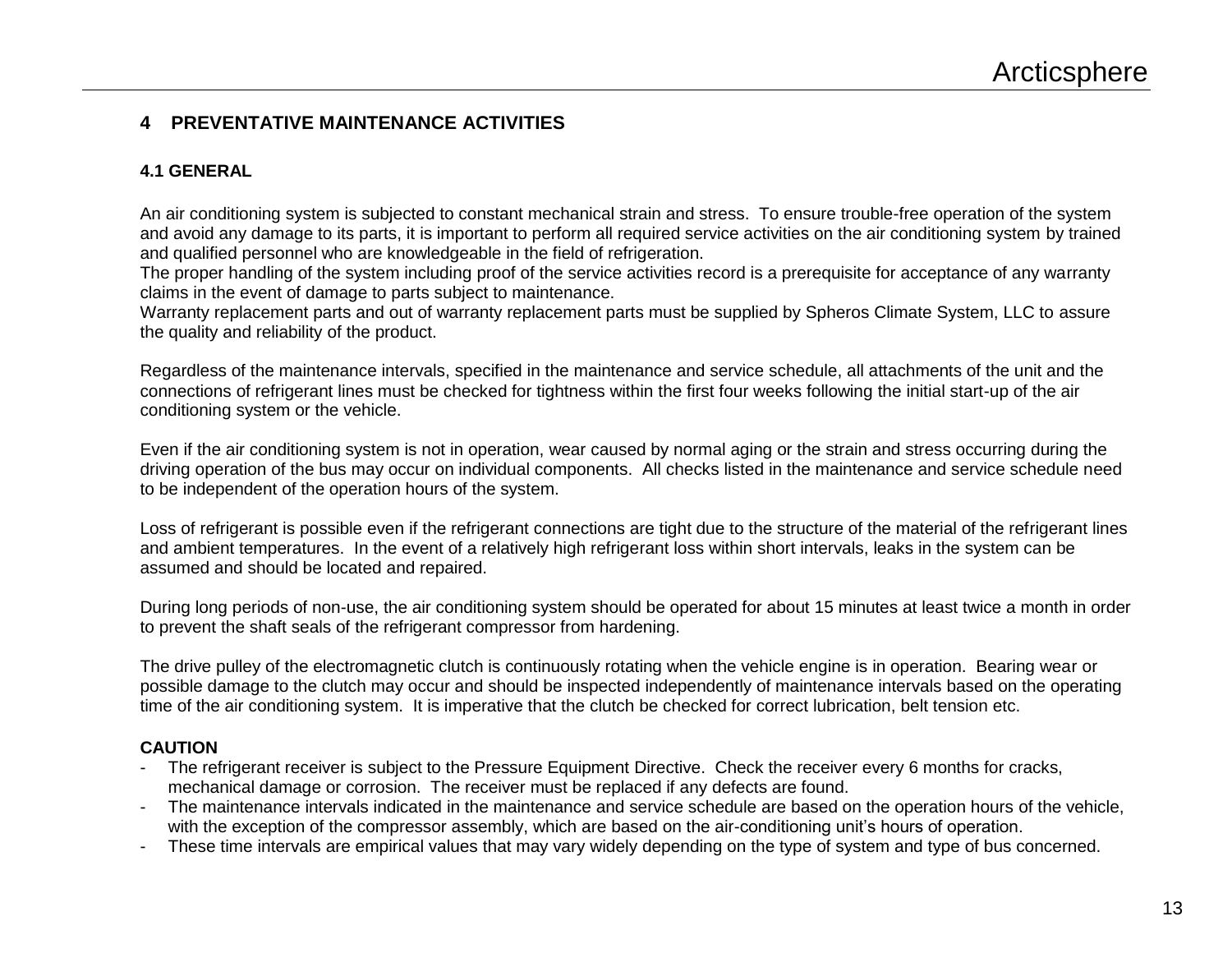### **4.2 Preventive Maintenance Schedule**

All preventive maintenance described below is based on typical operating conditions. The frequency outlined below is for normal operating conditions and should increase if used under more sever conditions.

| <b>COOLING CIRCUIT</b>                                                               | <b>MONTHLY</b> | QUARTERLY | ANNUALLY |
|--------------------------------------------------------------------------------------|----------------|-----------|----------|
| Measure and record the refrigerant pressures and temperatures of the suction line    |                |           |          |
| Measure and record the refrigerant pressures and temperatures of the liquid line     |                |           |          |
| Visually inspect for signs of oil or refrigerant leaks                               |                |           |          |
| After 15 minutes of operation check refrigerant level using the sight glass          |                |           |          |
| Visually inspect all components, tubes and hoses for signs of wear and deterioration |                |           |          |
| Change the filter drier once a year or each time the system is opened                |                |           |          |
| Check the opening and closing pressures of the high and low pressure switches        |                |           |          |

| <b>COMPRESSOR / CLUTCH</b>                                                    | <b>MONTHLY</b> | QUARTERLY   ANNUALLY |  |
|-------------------------------------------------------------------------------|----------------|----------------------|--|
| Visually inspect the clutch plate                                             |                |                      |  |
| Visually inspect the condition, tension and alignment of the compressor belts |                |                      |  |
| Clean the compressor and clutch with steam or hot water                       |                |                      |  |
| Measure the resistance and the voltage on the clutch coil                     |                |                      |  |
| Check the compressor oil level after 15 minutes of operation                  |                |                      |  |

| <b>STRUCTURE</b>                                                                      | <b>MONTHLY</b> | QUARTERLY | <b>ANNUALLY</b> |
|---------------------------------------------------------------------------------------|----------------|-----------|-----------------|
| Visually inspect for loose parts, damaged or broken wires                             |                |           |                 |
| Clean or replace the return air filters                                               |                |           |                 |
| Clean the condenser and evaporator drains                                             |                |           |                 |
| Clean the fins the evaporator and condenser coils with coil cleaner or soap and water |                |           |                 |
| Retighten all bolts on the compressor support and the unit using recommended torque   |                |           |                 |

| <b>ELECTRICAL SYSTEM</b>                                                     | <b>MONTHLY</b> | QUARTERLY   ANNUALLY |  |
|------------------------------------------------------------------------------|----------------|----------------------|--|
| Check control panel operation, clean panel and thermostat sensor with air    |                |                      |  |
| Check the alternator for corrosion and inspect electrical connections        |                |                      |  |
| Visually check the alternator belt tension, check for mis-alignment and wear |                |                      |  |
| Check the power cable at the relay plate, re-torque if necessary             |                |                      |  |
| Inspect all wires and terminals for damage and corrosion                     |                |                      |  |
| Check the ventilation of the condenser and evaporator motors                 |                |                      |  |

**Note:** We recommend using this table to develop a plan for routine maintenance to you A/C System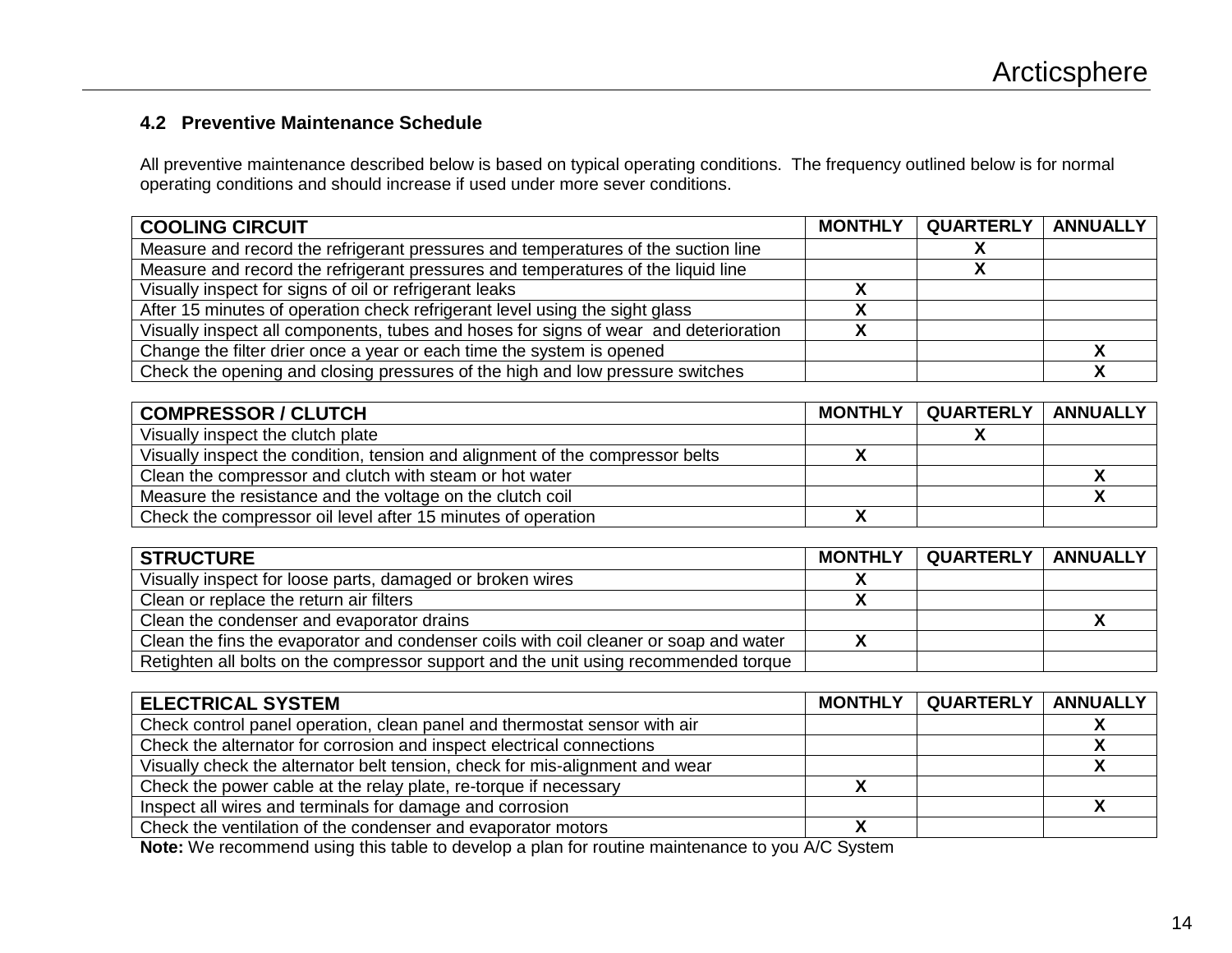**IMPORTANT:** The return air filter and the condenser coil must be checked and cleaned weekly. As a rule, the air ducts must be cleaned every 3 months and more frequently depending on operating times of the system, the number of passengers and the severity of the environmental conditions.

**A cost effective preventive maintenance program can prevent costly down time and repairs and avoid cancellation of warranty due to negligence.** 

#### **4.3 VERIFICATION OF CORRECT AMOUNT OF REFRIGERANT IN THE SYSTEM**

After the air condition system has been operating for approximately 45 minutes, with the magnetic clutch engaged and the vehicle's motor working at a minimum rotation of 1500 RPM, the refrigerant must flow through the liquid sight glass without any bubbles.

**Note:** The refrigerant should be disposed of properly and according to the environmental laws and regulations in Section 608 of the Clean Air Act.

#### **4.4 OFF SEASON MAINTENANCE (WINTER CARE)**

To prevent against leakage on the compressor's mechanical seal, operate the air conditioner for 15 minutes. This operation must be performed twice a month a temperatures above 46°F (8°C). The lines, fittings and other components of the air conditioning system must also be inspected.

During the maintenance activities, special attention must be given to detecting signs of corrosion or and mechanical damage. All components which are not in suitable condition must be replaced for safety and reliability reasons.

#### **4.5 CHANGE OF OIL AND FILTER / DRIER**

To ensure optimal air conditioner operation, the oil and the Filter / Drier must be inspected periodically. We recommend changing the oil every **(3)** years or **(1200)** working hours, or whichever occurs first. The quality of the compressor oil can be determined by it color. If the oil shows any change in color, it must be replaced.

- a) Yellow Normal Oil
- b) Black Carbonized Oil
- c) Brown Copper Corrosion, due to moisture in system
- d) Metallic Gray Suspended Metallic Particles

The filter / drier must be changed every time sealed system maintenance is performed or when the sealed system is exposed to contamination.

#### **ATTENTION:**

If any problems in the cooling circuit occur, the repair must be performed by qualified personnel or by an authorized service provider.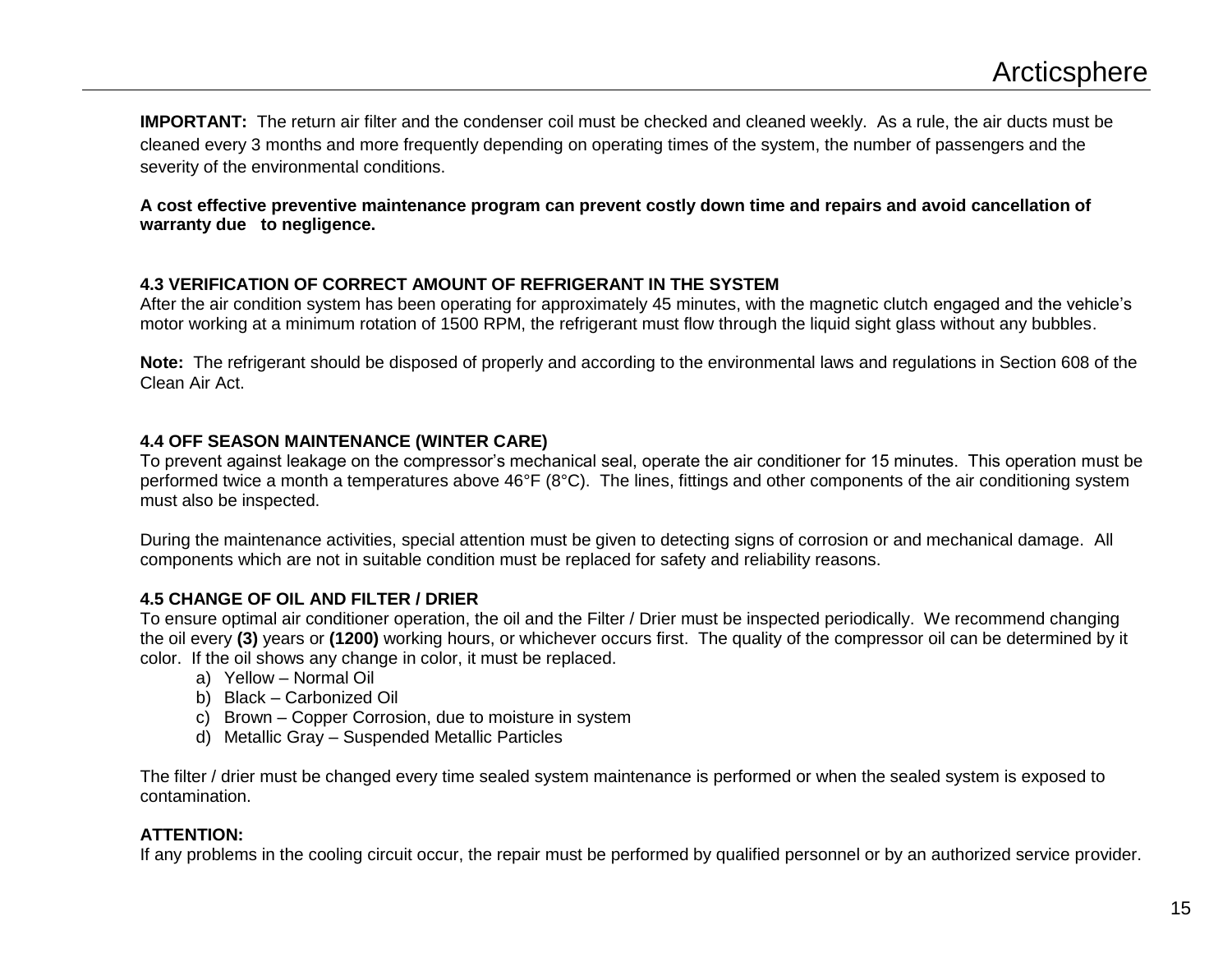#### **5 Failure Diagnosis Table**

As a troubleshooting aide, the table in **Fig. 5** lists possible failure symptoms, possible causes and solutions to assist in correcting the problem.

| <b>Symptoms</b>              | <b>Possible Cause</b>                  | <b>Solution</b>                                 |  |
|------------------------------|----------------------------------------|-------------------------------------------------|--|
| Compressor does not work     | Fuse or relay defective                | Replace fuse or relay                           |  |
|                              | Magnetic clutch burned                 | Replace clutch                                  |  |
|                              | Compressor locked                      | Replace compressor                              |  |
|                              | Low pressure switch open               | Low on refrigerant or defective pressure switch |  |
| HP switch opens              | Overcharge of refrigerant              | Adjust refrigerant charge                       |  |
|                              | Condenser coil dirty                   | Clean condenser coil                            |  |
|                              | Condenser motor(s) not working         | Replace motors(s)                               |  |
|                              | Faulty HP switch                       | Replace HP switch                               |  |
| LP switch opens              | Loss of refrigerant                    | Check for possible leak, adjust charge          |  |
|                              | Plugged or defective expansion valve   | Replace the expansion valve                     |  |
|                              | Dirty evaporator coil                  | Clean the evaporator coil                       |  |
|                              | Dirty air filter                       | Clean or replace air filter                     |  |
|                              | Evaporator blower(s) not working       | Replace fan motor(s)                            |  |
|                              | Faulty low pressure switch             | Replace low pressure switch                     |  |
| Condenser motor not working  | Electrical wiring connection bad       | Locate and repair connection                    |  |
|                              | Burned fuse or defective control relay | Replace fuse and/or relay                       |  |
|                              | Open winding in motor                  | Replace motor                                   |  |
| Evaporator motor not working | Electrical wiring connection bad       | Locate and repair connection                    |  |
|                              | Burned fuse or defective control relay | Replace fuse and/or relay                       |  |
|                              | Open winding in motor                  | Replace motor                                   |  |

**Fig. 5 Failure Diagnosis Table**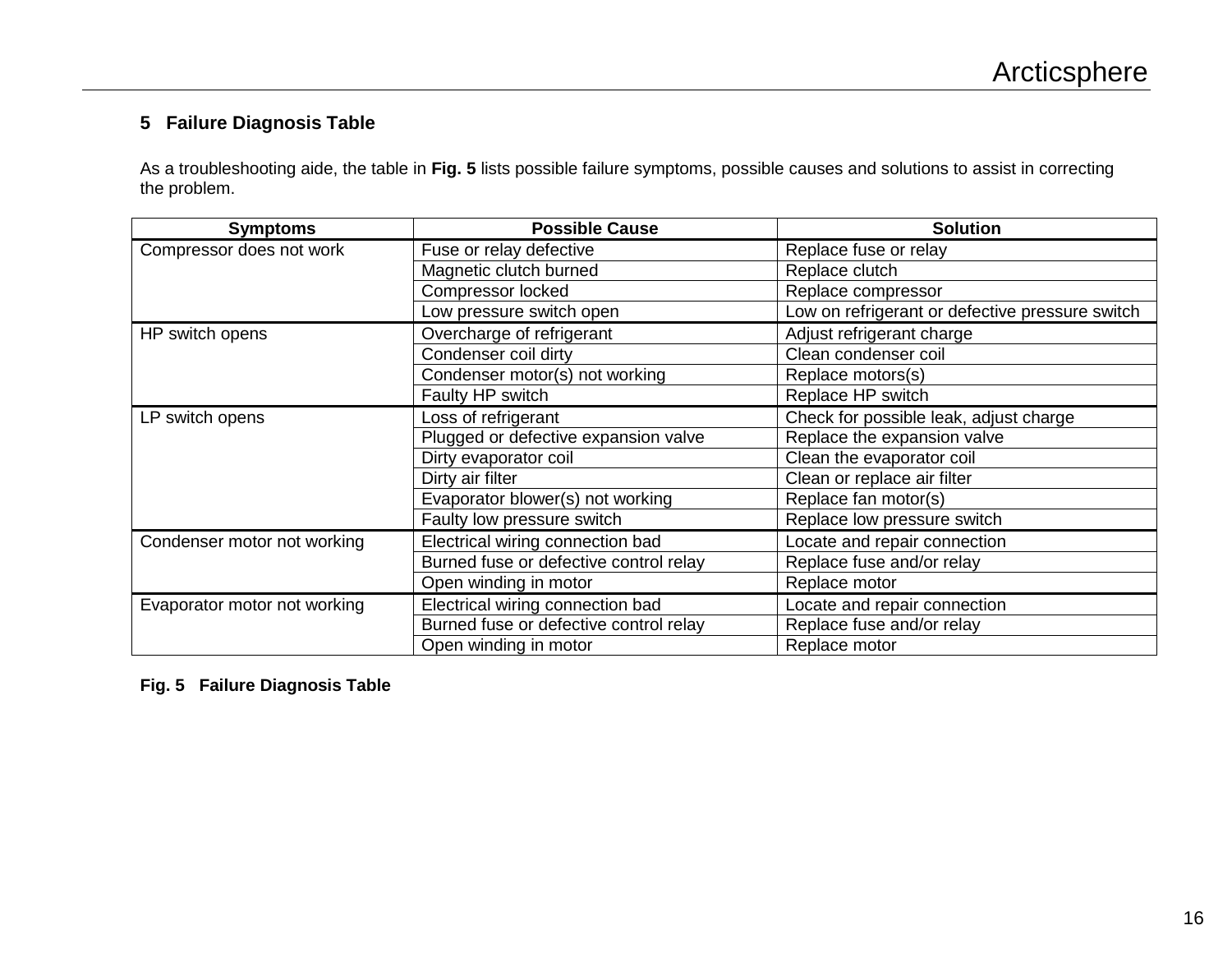| <b>Symptoms</b>             | <b>Possible Cause</b>                     | <b>Solution</b>                           |
|-----------------------------|-------------------------------------------|-------------------------------------------|
| AC does not cool and        | Low on refrigerant charge                 | Check for leaks, adjust charge            |
| Compressor remains on       | Non-Condensables in system                | Evacuate the unit to 1000 microns or less |
|                             |                                           | and adjust charge to correct amount       |
|                             | Plugged or defective expansion valve      | Replace the expansion valve               |
|                             | Dirty evaporator coil                     | Clean the coil                            |
|                             | Dirty air filters                         | Clean or replace air filters              |
| AC cools down too much and  | Incorrect temperature set point selection | Adjust desired set point temperature on   |
| Compressor continues to run |                                           | control panel                             |
|                             | Temperature sensor location               | Check and relocate temperature sensor     |
| High discharge pressure     | Overcharge of refrigerant in system       | Adjust charge to correct amount           |
|                             | Restriction in sealed system              | Locate and remove restriction, compressor |
|                             |                                           | valve partially closed, expansion valve   |
|                             |                                           | partially closed, filter drier plugged    |
|                             | Condenser motor not working               | Refer to symptom "Condenser motor not     |
|                             |                                           | Working"                                  |
|                             | Dirty condenser coil                      | Clean condenser coil                      |
| Low suction pressure        | Low system charge                         | Check for leak, adjust charge             |
|                             | Return air temperature too low            | Relocate temperature sensor               |
|                             | Plugged or defective expansion valve      | Replace the expansion valve               |
|                             | Evaporator motor not working              | Refer to symptom "Evaporator motor not    |
|                             |                                           | Working                                   |
|                             | Restriction in sealed system              | Locate and remove restriction             |
|                             | Dirty air filters                         | Clean or replace air filters              |
|                             | Dirty evaporator coils                    | Clean evaporator coils                    |

**Fig. 5 Failure Diagnosis Table**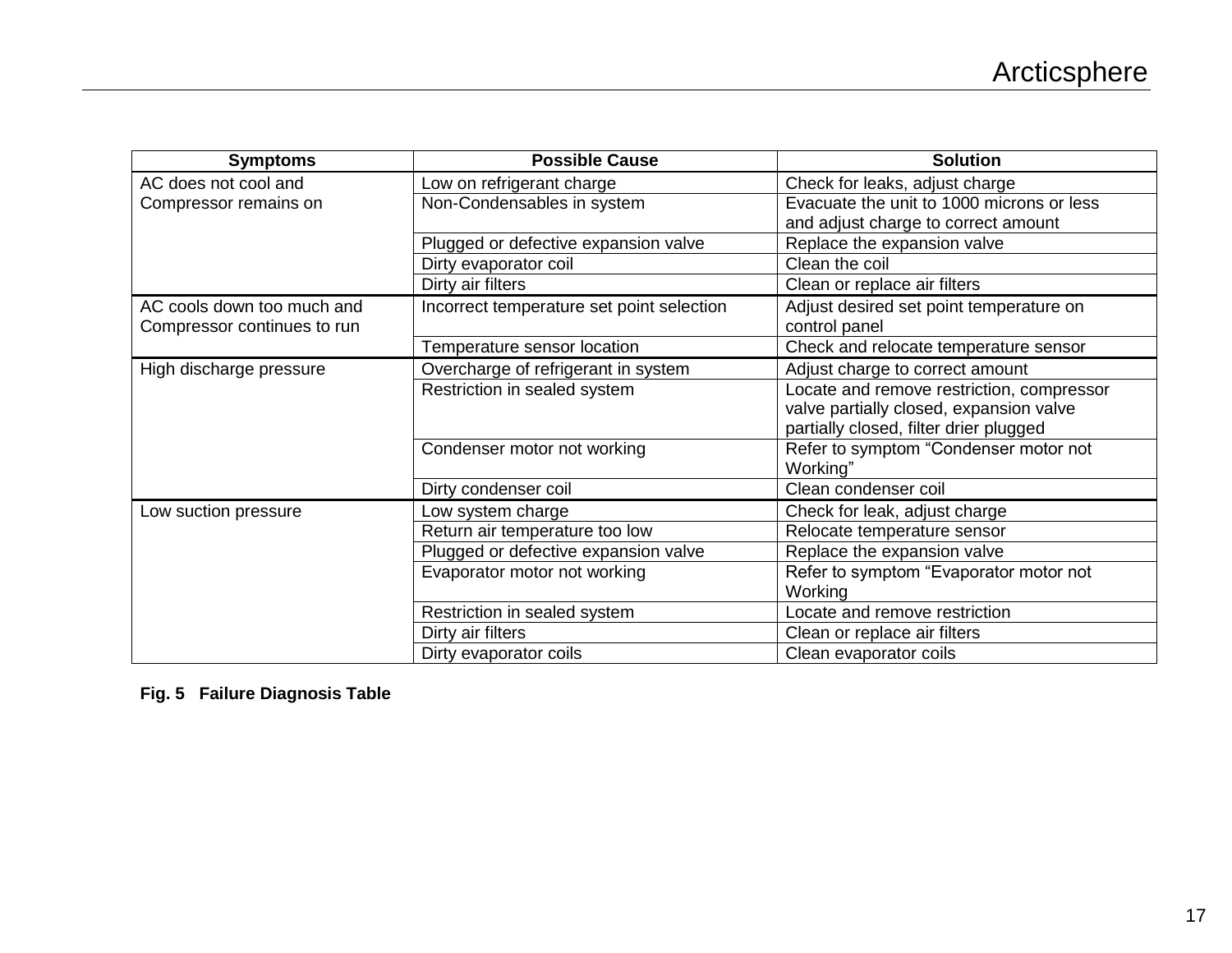#### **6. ELECTRICAL SCHEMATIC OF RELAY BOARD FOR MANUAL CONTROL PANEL**

#### **6.1 12V Relay and Fuse Locations**



| <b>RELAY</b>    | <b>FUNCTION</b>                 | <b>TYPE</b> | <b>FUSE</b>    | <b>FUNCTION</b>         | <b>TYPE</b> |
|-----------------|---------------------------------|-------------|----------------|-------------------------|-------------|
| K1              | Blower Fan 1 - High Speed       | 40A         | F <sub>1</sub> | <b>Relay Coils</b>      | ISO8820 -   |
| K <sub>2</sub>  | Blower Fan 3 - High Speed       | 40A         | F <sub>2</sub> | <b>Condenser Clutch</b> | ISO8820-    |
| K3              | Blower Fan 2 - High Speed       | 40A         | F <sub>3</sub> | Condenser Fan 1         | ISO8820-    |
| K4              | Blower Fan 4 - High Speed       | 40A         | F <sub>4</sub> | Condenser Fan 2         | ISO8820-    |
| K5              | Blower Fans 1 & 2 - Med. Speed  | 40A         | F <sub>5</sub> | Condenser Fan 3         | ISO8820-    |
| K6              | Blower Fans 3 & 4 - Med. Speed  | 40A         | F6             | Blower Fan 1            | ISO8820-    |
| K7              | Condenser Fan 1 & Clutch Switch | 40A         | F7             | Blower Fan 2            | ISO8820-    |
| K8              | Condenser Fan 2                 | 40A         | F8             | Blower Fan 3            | ISO8820-    |
| K9              | Condenser Fan 3                 | 40A         | F <sub>9</sub> | Blower Fan 4            | ISO8820-    |
| K <sub>10</sub> | Control relay                   | 11115103A   |                |                         |             |
| K11             | Blower Fans 1 & 2 Low Speed     | 40A         |                |                         |             |
| K <sub>12</sub> | Blower Fans 3 & 4 Low Speed     | 40A         |                |                         |             |

| <b>ELAY</b>    | <b>FUNCTION</b>                 | <b>TYPE</b> | <b>FUSE</b>    | <b>FUNCTION</b>    | <b>TYPE</b>   |
|----------------|---------------------------------|-------------|----------------|--------------------|---------------|
| K1             | Blower Fan 1 - High Speed       | 40A         | F <sub>1</sub> | <b>Relay Coils</b> | ISO8820-5A    |
| К2             | Blower Fan 3 - High Speed       | 40A         | F <sub>2</sub> | Condenser Clutch   | ISO8820-10A   |
| K3             | Blower Fan 2 - High Speed       | 40A         | F <sub>3</sub> | Condenser Fan 1    | ISO8820-25A   |
| K4             | Blower Fan 4 - High Speed       | 40A         | F4             | Condenser Fan 2    | ISO8820-25A   |
| K5             | Blower Fans 1 & 2 - Med. Speed  | 40A         | F <sub>5</sub> | Condenser Fan 3    | ISO8820-25A   |
| K6             | Blower Fans 3 & 4 - Med. Speed  | 40A         | F6             | Blower Fan 1       | ISO8820-25A   |
| $\overline{K}$ | Condenser Fan 1 & Clutch Switch | 40A         | F7             | Blower Fan 2       | ISO8820-25A   |
| K8             | Condenser Fan 2                 | 40A         | F <sub>8</sub> | Blower Fan 3       | ISO8820 - 25A |
| K9             | Condenser Fan 3                 | 40A         | F <sub>9</sub> | Blower Fan 4       | ISO8820-25A   |
| <b>&lt;10</b>  | Control relay                   | 11115103A   |                |                    |               |
| $11$           | Blower Fans 1 & 2 Low Speed     | 40A         |                |                    |               |
| (12)           | Blower Fans 3 & 4 Low Speed     | 40A         |                |                    |               |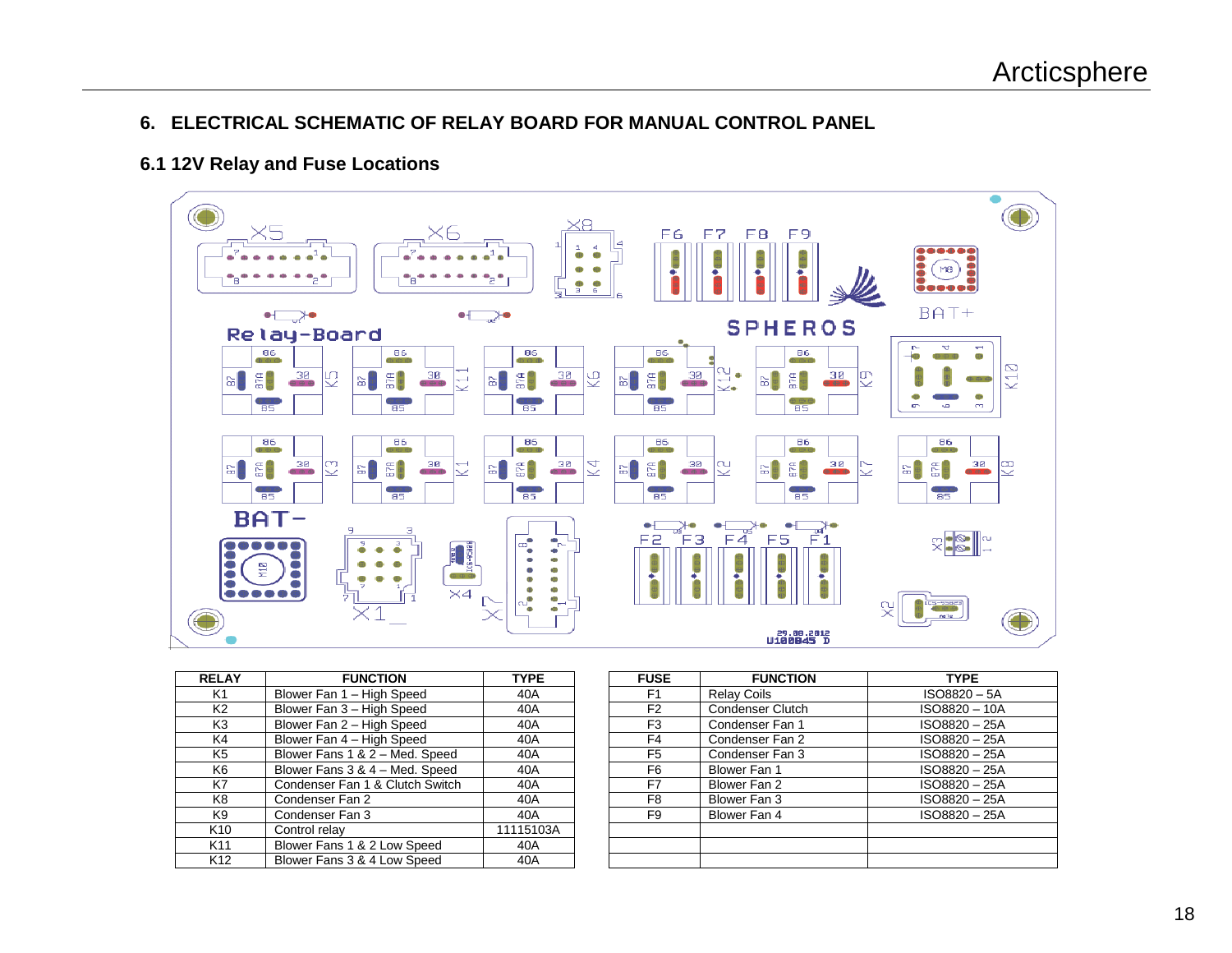#### **6.2 Relay Board Schematic for Manual Control Panel**

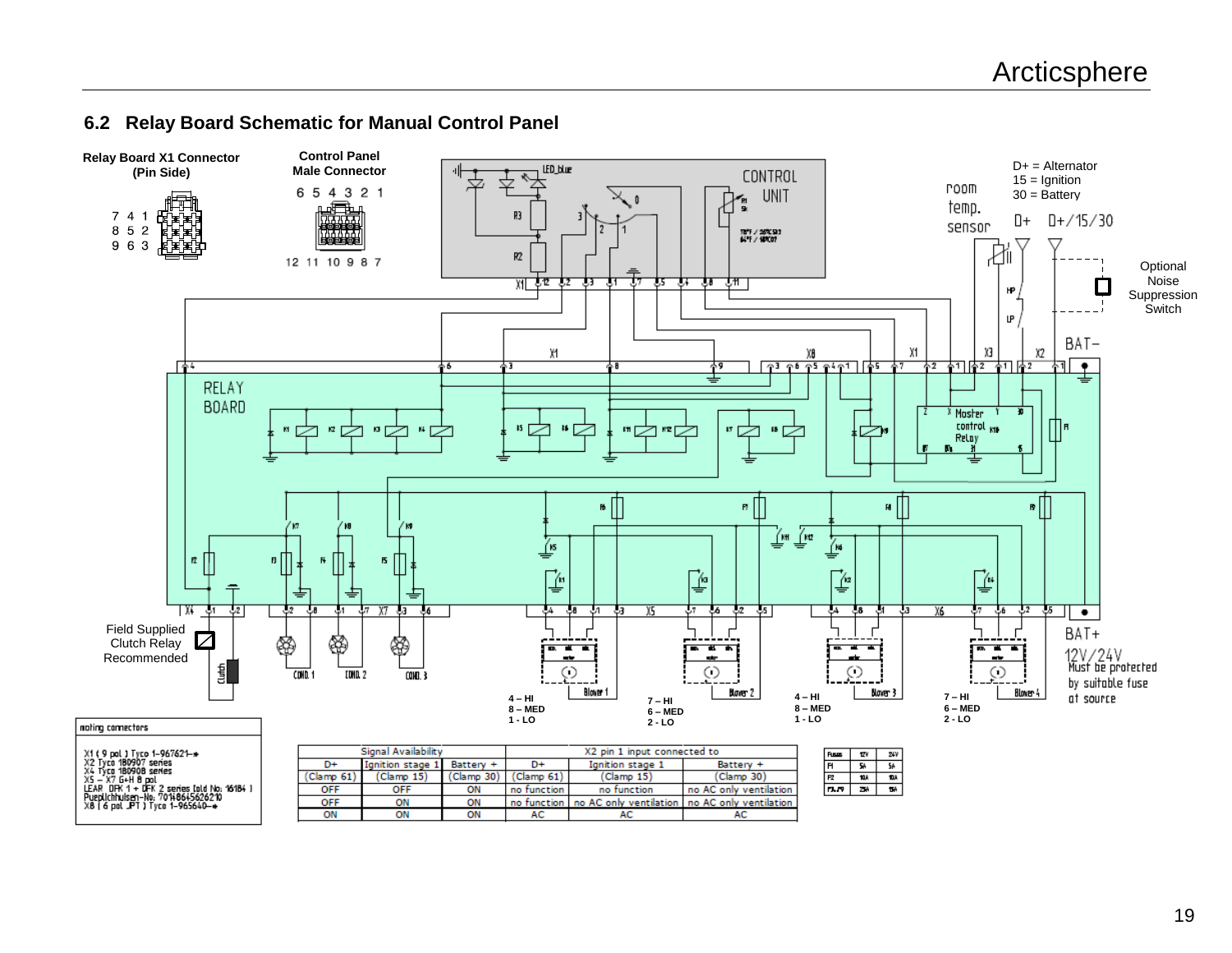#### **6.3 Master / Slave Relay Board Interface for Single Control Dual Loop System**



**"Slave"- Relay board**